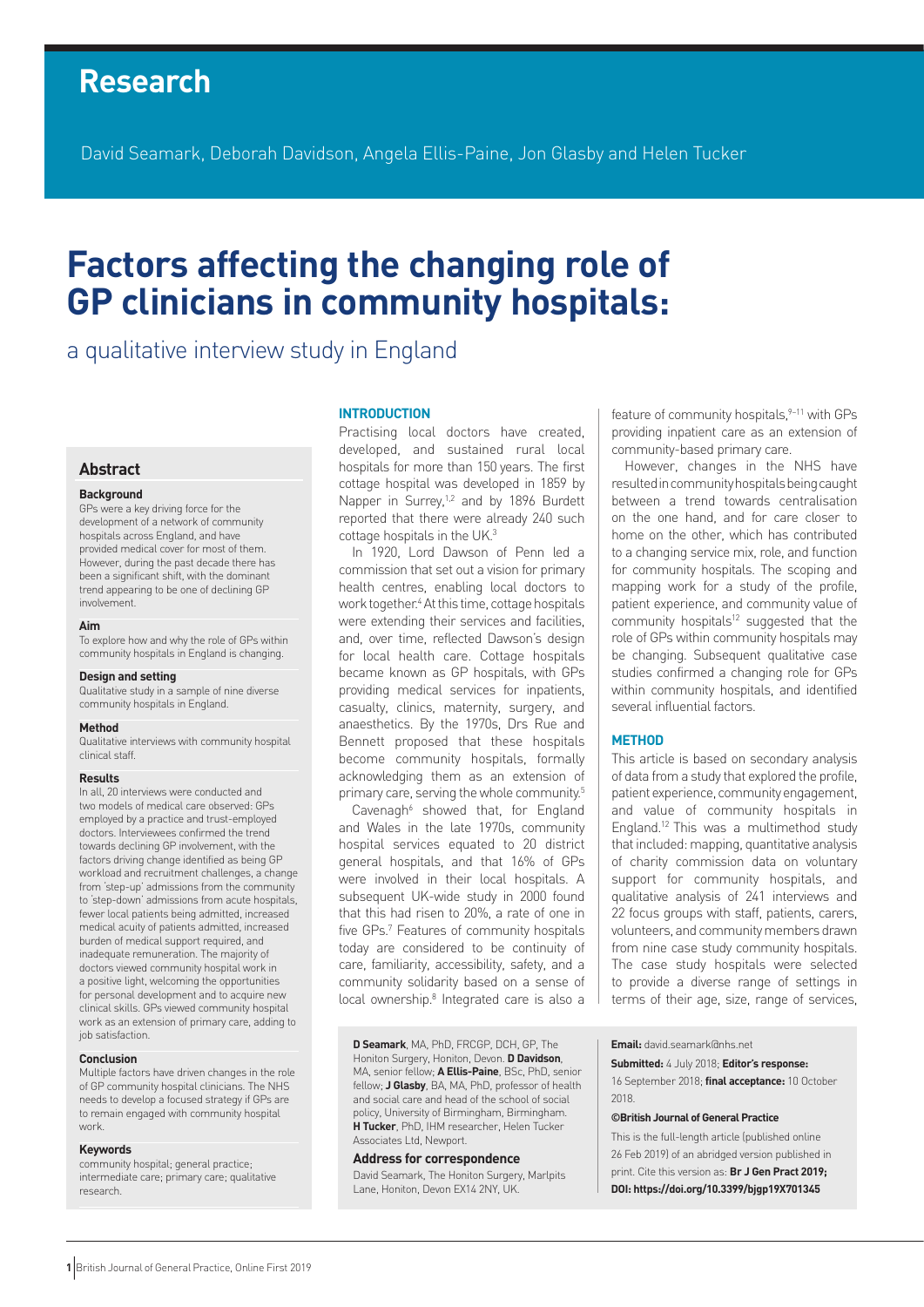# **How this fits in**

GPs were instrumental in the establishment and staffing of community hospitals, and have viewed community hospital work as an extension of primary care. Over recent years, the level of GP involvement in inpatient care has declined. This study describes factors driving this change, including GP workload and remuneration, and admissions becoming less local, and more complex and time intensive. Community hospital work was acknowledged as being satisfying, and a stimulus for personal development. However, the NHS needs to develop a focused strategy if GPs are to remain engaged with community hospital work.

geographical location, local deprivation levels, and levels of voluntary support. A detailed discussion of the methodology and full findings from the study as a whole are published elsewhere.12

The authors focus here on secondary analysis of a specific subset of the data: 20 interviews from across the nine case study hospitals with eight GPs (including one joint GP and staff nurse interview), five specialty doctors or doctors employed by the trusts providing community hospital inpatient services, five nurse practitioners, and two GP practice managers. This sample comprised the main medical lead(s) for each of the case studies, apart from one where the lead doctor was unavailable for interview and the practice manager was interviewed instead.

The interviews were semi-structured, conducted face to face in 2016, and lasted approximately 45–75 minutes. The interviews focused on the main study questions (the profile, patient experience, community engagement, and value), with particular attention paid within this subset of interviews to the medical model operating in the hospital, how this had evolved over time, and personal experiences of providing it. Interviews were digitally recorded and transcribed verbatim, with all transcripts imported into the qualitative data analysis software package NVivo (version 11), which was used to aid data management and analysis.

An initial coding frame was developed after two members of the research team independently reviewed a selection of the transcriptions and discussed the emerging themes and codes together, and with the wider team. The emergent coding framework was then applied to all transcripts. A constant comparison

approach to the analysis was used<sup>13</sup> until saturation of the themes was achieved.<sup>14</sup> Emerging findings were discussed with a number of the research participants at different points in the study to help ensure reliability of findings.

Although the analysis presented in this article focuses on this subset of interviews, it is grounded in the analysis of the wider data set created for the study as a whole, which was undertaken by the same research team.12

#### **RESULTS**

The role of GPs in community hospitals is changing. The dominant narrative to emerge from the nine case study hospitals involved in this study was one of a declining role for GPs. Whereas GPs had been heavily involved in all nine of the community hospitals in the past, not least through providing inpatient medical cover, the picture today is more complex. The authors identified two current models of medical care, distinguished by their employment arrangement.

### **GP employed by practice**

Local general practices provided medical cover in some cases, with each GP partner taking part in the medical care of inpatients and providing a service for minor injury units. Alternatively, a GP with designated hours would provide medical cover for all the patients for their own practice, and also for other practices.

#### **Doctor employed by a trust**

These are doctors employed by the trust, with designated time for community hospital work; typically they are GP trained, and report to a consultant. They generally had no formal connection with local GP practices.

There was a disparity in the amount of dedicated doctor time between the two models, with less time generally for the GP medical model, without an immediately obvious relationship to the number of beds or acuity of the patients.

The general trend observed within the case studies was one of a shift from the first to the second model.

#### **Factors driving change in the medical staffing model**

Clinicians described a number of factors driving change.

GP workload and recruitment challenges. The increase in GP workload, rigours of the GP contract, and recruitment challenges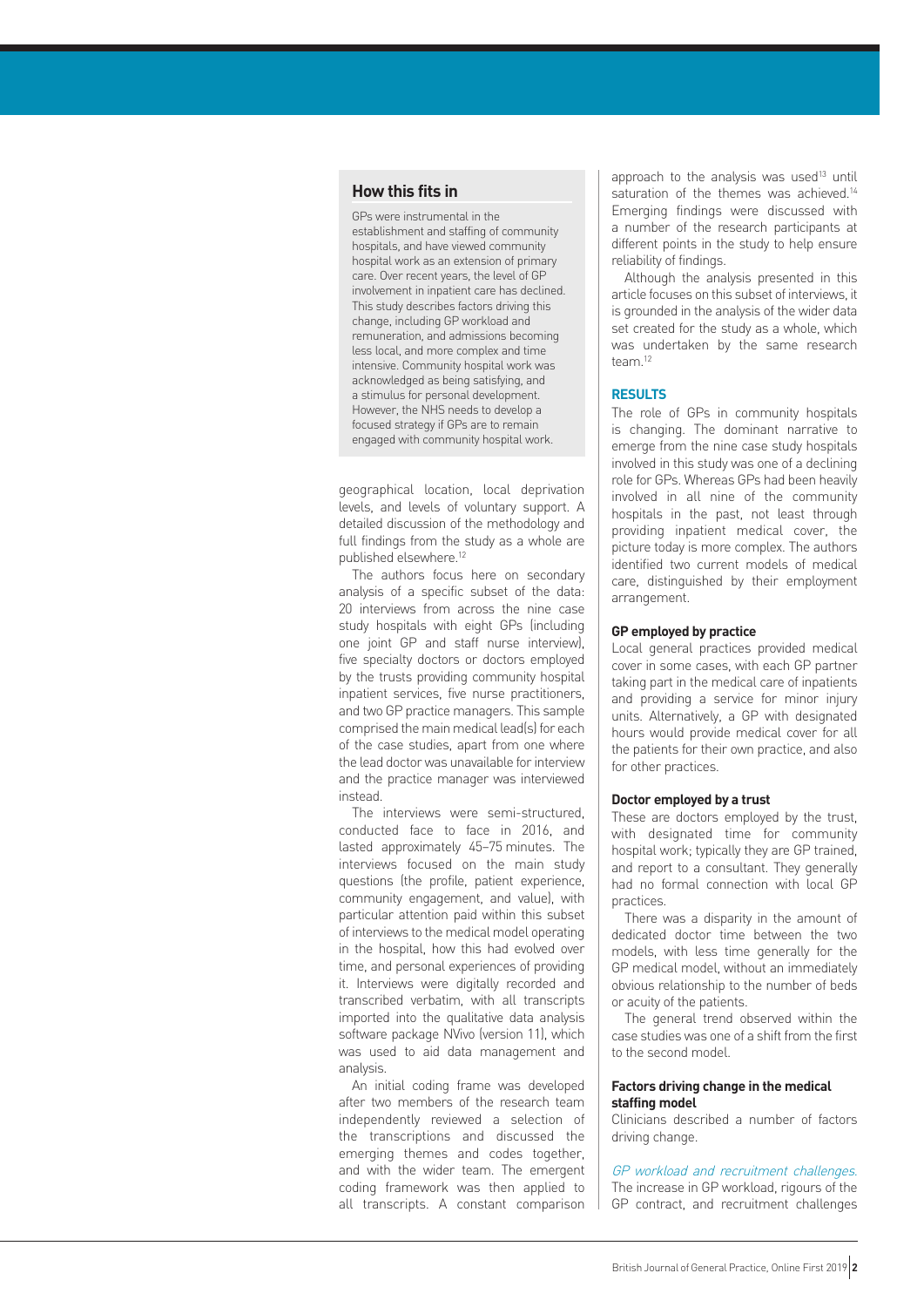were frequently cited as adding to the stress of fitting community hospital work into an already busy day. Having worked a full day in the practice, GPs described having to complete community hospital work in the evenings, with reports of GPs on the wards late into the night:

'We couldn't manage the workload. We have also a colleague, he tries to come late in the evening, but he was here till 12 am one day trying to admit somebody.' (GP)

'It is a significant addition to our current workload.' (GP)

This was also commented on by nursing staff:

'The GP didn't come till 10.45 pm last night.' (Staff nurse)

A change from step-up care to step-down care. Traditionally, GPs were able to admit 'their' patients directly from the community to the community hospital (step-up care), and would accept referrals of their own practice patients as well as other patients from an acute care hospital (step-down care). The findings show that the balance has shifted, with far fewer admissions likely to be GPs' own patients:

'I think when I first came here, a community hospital was meant to be for our local patients, so we could get anybody in, whoever we wanted.' (GP)

However, all responders reported a change from step-up to step-down admissions to community hospitals. The main reasons cited were the pressure to admit patients from acute hospitals that were under strain, and the reduction in community hospital beds:

'I would say step-downs outweigh the stepups very, very significantly. If I'd have to guess, it would be at least 90% versus 10%, probably more.' (GP)

'The step-ups are very much reduced, and that's due to our pressure in the acute, which feeds down to us.' (Trust doctor)

'We get a few [step-up admissions] but not many, so we see more of the step-down as they're transferred from the acute hospital.' (Advanced nurse practitioner)

'They are only here because the [acute] hospital is full.' (GP)

Decreasing localness of patients. The trend towards admitting more step-down and out-of-area patients, compounded by reductions in community hospital beds, resulted in frustration at not being able to admit local patients from the practice area:

'Increasingly, however, our patients aren't known to us because of the reduction in community beds. They're often patients that have come from elsewhere … because of lack of continuity, you know. You're meeting this patient afresh and they've got a list of medical problems and medication, but that's not the same as knowing the patient.' (GP)

'We get a lot more people from outside the area … and there's not that same link between GP practice and the patients.' (Nurse practitioner)

'What's changed is that we no longer have control of who's admitted.' (GP)

Increased acuity of patients linked with attitude to risk. GPs, trust doctors, and nurses reported increased acuity of patients admitted to community hospital beds, and reflected on their attitude to risk in the light of this change:

'Sometimes we have people who are stepped down too soon, are not as well sorted out as they could be, from a medical point of view.' (Trust doctor)

'Because the current hospitals are getting so busy, so they're not being properly assessed, and they're just pushed out from A&*E* and CDU clinical decision unit]. ' (GP)

'We have had patients sent over on the transport, and we've blue lighted them straight back because there was an issue.' (Staff nurse)

The attitude of doctors and trusts to managing risk was frequently mentioned as contributing to the decision to give up the role of community hospital GP clinician:

'I think, historically, some of the doctors that worked here were more experienced in acute medical management, and their appetite for risk was higher. But I think the trust's appetite for risk is relatively low. So we have this conflict between the trust saying, you know, "if you are unwell, you need to be managed in an acute hospital", but then you also have people saying: "I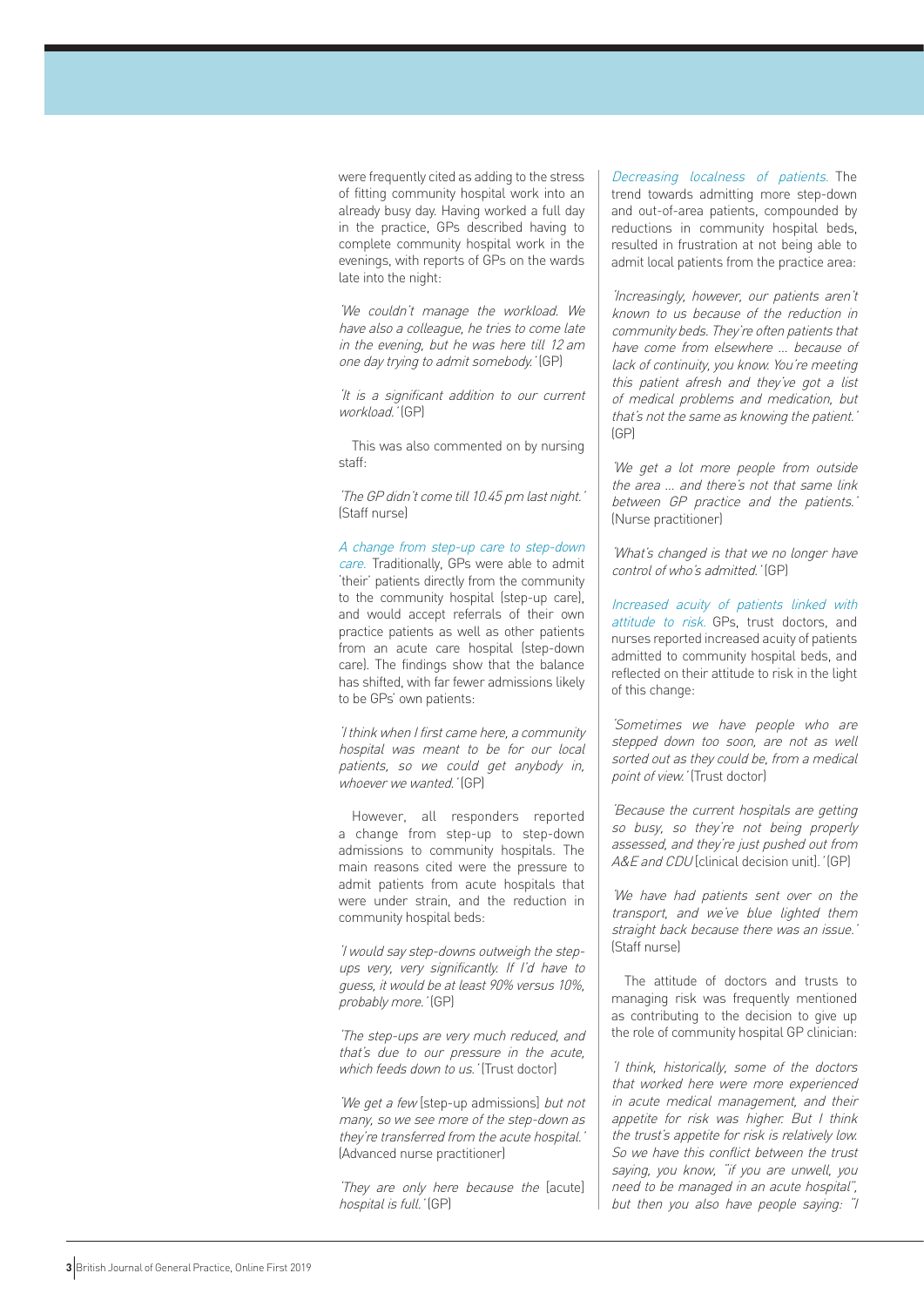don't want to go to the acute hospital. I don't want to be escalated."' (Trust doctor)

'I think the degree of living with risk and things, which is a lot of our life, is probably — I think it looks a bit like that attitude has changed a bit, the balance of who is comfortable with what risk. Perhaps, quite rightly so. There's a fear of litigation.' (GP)

Increased burden of GP medical support. Linked to the decreased localness of patients admitted and the increased medical acuity was the perception of an increased burden of GP medical support. Because of a lack of a long-term relationship that a GP might have with their own practice patients and an absence of GP records, the amount of time required to admit and plan treatment was increased:

'The GPs felt forced to take on patients from outside. It means that we spend significantly more time there than we used to 5–10 years ago.' (GP)

'You've got to meet a new person, get all the history, try and get some notes from the GP, which isn't always so easy. Trying to get notes from the hospital isn't very easy, and it's double the amount of work than the patient you might know personally.' (GP)

Inadequate remuneration. GP practices were paid for community work through a variety of local arrangements generally referred to as 'the bed fund'. The payments were generally not felt to reflect the work performed, especially in the light of having to care for more complex cases not known personally to the GP:

'GPs resigned the bed fund a year and a half ago … probably a mixture of the workload, the incredibly poor remuneration on the bed fund, and perception of clinical risk and adverse events.' (Trust doctor)

Apart from the changing medical model of care, the narratives described mainly positive aspects to working in community hospitals.

#### **A positive and enriching working environment**

The majority of participants, GPs, and trust doctors viewed community hospitals in a positive light, and as vital local resources to be fiercely defended. For some, their whole professional life, and to some extent their personal life, had been deeply engaged with the community hospital:

'I've had my own family involvement there, with my father being treated there postoperatively after his coronary arteries bypass grafting, and in dying there.' (GP)

'Oh, I'm deeply attached to E2 Hospital, yeah, deeply attached. I live here. I work here. I brought up my family here. My children have been to E2 Hospital.' (Trust doctor)

The holistic care, chance to meet patients and their carers over a longer period of time, and the 'low tech' environment of community hospitals were all seen as positive features. The service to isolated rural populations, and the concept of offering a choice apart from referral to an acute hospital setting, were seen as benefits to the local community:

'I think community hospitals provide us an insight into this thing, that 80-plus or 85-plus patient, look into him holistically in a complete sense.' (Trust doctor)

'I get to know their families and that kind of accelerates knowing community more.' (GP)

Both GPs and trust doctors reported opportunities for personal development and increasing skills as a result of working in community hospitals, leading to job satisfaction:

'Certainly, my skillset has changed. I am better at dealing with more acute medicines doing this job than I was when I was just kind of a more normal GP.' (Trust doctor)

'I like the role. I think it provides a lot of diversity … it's a bit different. It also adds that little element of acute care onto it, so getting slightly sicker patients, a bit more complex. So it's really good for my development, in terms of learning how to sort of manage these complex patients.' (GP)

'It's been my professional life, and it's been a very satisfying professional life as a GP and hospital doctor working in community hospital. The two have fortified each other, and [having] been completely browned off, fed up, and burnout in general practice, I come down here and be nourished.' (Trust doctor)

Although doctors were generally positive about community hospitals, some did raise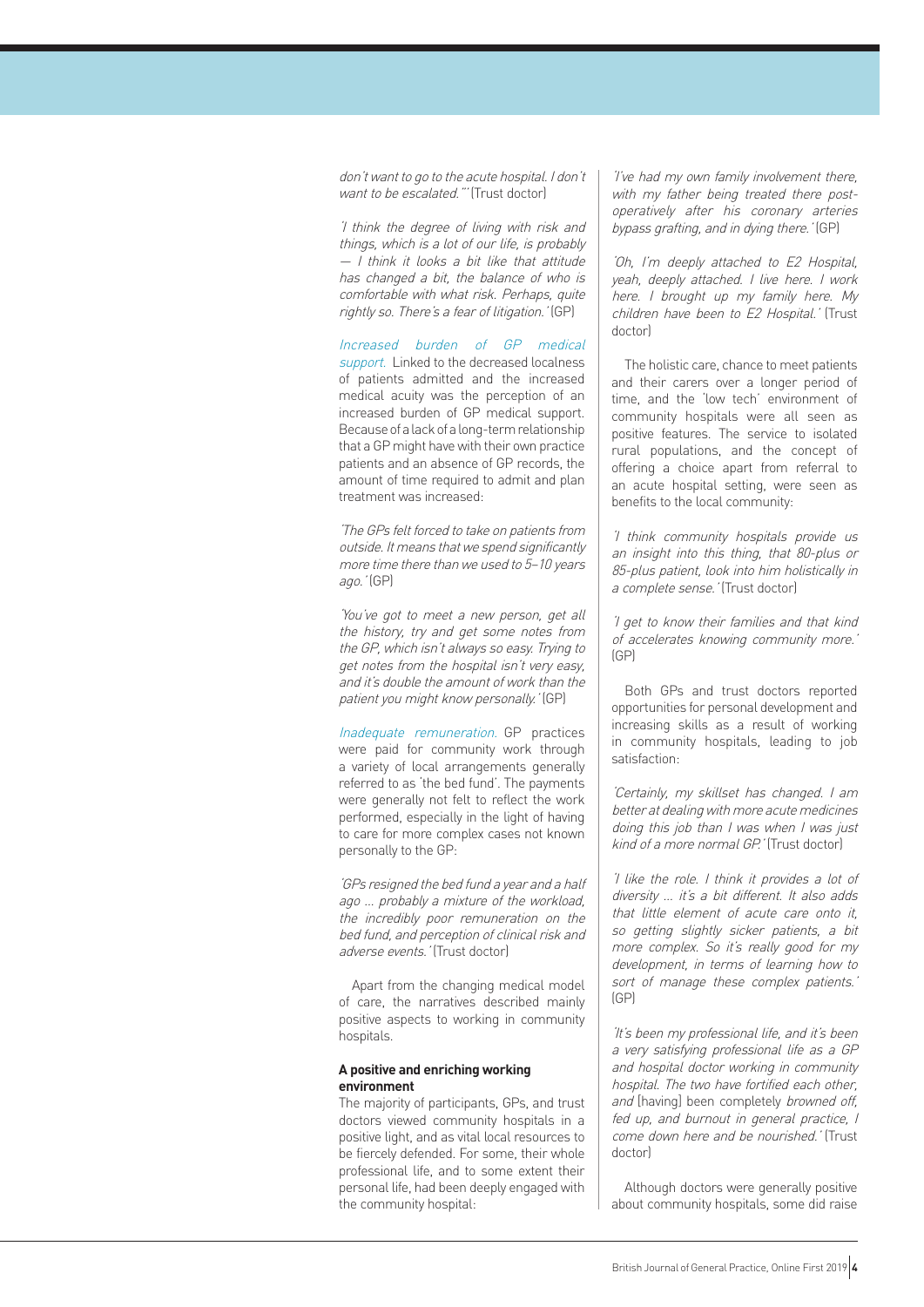questions about the future of community hospital inpatient beds.

They questioned whether the beds were financially viable, and if they were the most appropriate way to look after older patients:

'We don't need a community hospital with beds. We need community resources to do the re-ablement and the rehab in people's homes.' (GP)

# **DISCUSSION**

# **Summary**

The role of GPs in community hospital inpatient care is changing, mostly declining. The reasons for this change are complex. The trend towards admitting patients from a wider area, resulting in a loss of personal continuity and a more demanding admission process, along with loss of ability to admit their 'own' patients, has led to disengagement. The complexity and acuity of patients was reported to have increased, necessitating more time on the ward, which is hard to fit in to an already busy day. Recruitment challenges in primary care, and a sense of not being valued, have also contributed to a change in the medical model.

The majority of doctors who were interviewed viewed community hospitals in a positive light, and valued the ability to provide holistic care closer to home, and integrated care between the acute hospital and home. For both GPs and trust doctors, community hospital work provided job satisfaction and opportunities for personal development, and to use and extend clinical skills. However, some questioned the future viability of community hospital inpatient beds.

# **Strengths and limitations**

The strength of this study is the collection of in-depth qualitative data from clinical staff located in a varied sample of community hospitals in England. All doctors interviewed had training in general practice, and some had previously worked as GPs before becoming trust doctors, and hence could see the advantages and disadvantages of both models.

Weaknesses of the study were the relatively small sample size and that no specific enquiry was made by the researchers regarding specific training for community hospital work and future training needs.

# **Comparison with existing literature**

The literature around GP involvement in community hospital inpatient care is

sparse. A study from 1988 recorded that, on average, 16 GPs had admitting rights to each community hospital, and that three-quarters of GPs viewed community hospitals 'very favourably'.15 A survey examining the situation in 2000 estimated that one in five GPs in the UK had admitting rights, with nearly 100% of inpatients being cared for by their own GP or a GP from the local practice.<sup>7</sup> Observations from the Community Hospitals Association (CHA) indicate a reduced involvement of GPs in providing clinical care (CHA, personal communication, 2018); however, exactly how many GPs are currently involved in hospital inpatient care is not known.

The concept of community hospitals as extensions of primary care has been described before.<sup>16</sup> with the importance of personal care by a patient's own GP being emphasised in a Scottish study.<sup>17</sup>

A study examining community hospital care across a number of countries observed an increase in step-down care in Scottish community hospitals in response to pressure to free up beds in acute hospitals, and a reduction in beds for direct GP admissions.11 Likewise, difficulties in recruiting both nursing and medical staff to work in Scottish community hospitals were observed. The same study reported an increased complexity of medical cases observed in Italian community hospitals, and a decrease in 'procedural GPs' in Australian rural community hospitals, probably related to closure of smaller units.<sup>11</sup>

# **Implications for research and practice**

The authors would argue that the reduction in GP involvement in community hospital inpatient care is a significant issue. Community hospital work fits well with the generalist skills of GPs, who are able to provide intermediate care for the local population and is line with NHS priorities. Patients place a high value on community hospital services, and have significant engagement with 'their' community hospital.12

GP involvement with community hospital care has long been an important aspect of this engagement, and reduction of GP involvement may reduce the strength of connection between the hospital and the local population. Rural populations are often poorly served by an increasingly centralised health service, with reduced access to services and increased travel demands. The opportunity to be cared for locally by a doctor known to the patient is highly valued by patients,<sup>12</sup> and withdrawal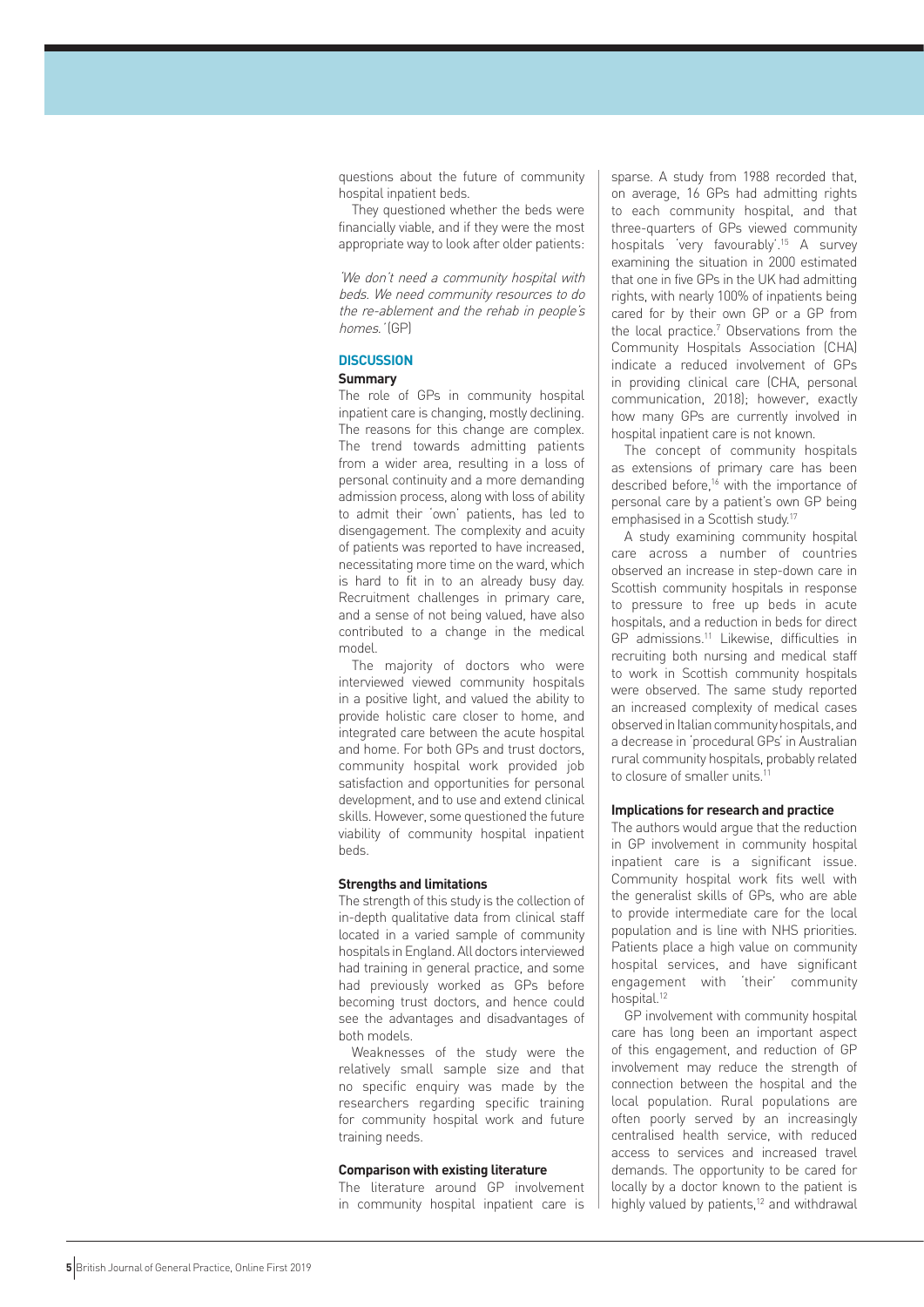of GP medical support weakens this aspect of care.

At a time when there is a move towards more care in the community and the integration of health and social care, it is of concern that there is widespread closure of community hospital beds18 and withdrawal of GPs from providing integrated care for their patients, both at home and as inpatients. Taken alongside rising pressure on acutesector beds and rising GP workload, it would appear that community hospitals have a role to play in alleviating these pressures. The lack of a national strategy for English community hospitals is in contrast with other countries that recognise their value and actively plan to increase provision. In Norway<sup>19</sup> and Italy<sup>20</sup> government legislation allows local authorities to provide services that are alternatives to acute hospitals, and one of the models developed is the use of municipal acute care beds with GP medical care. In Scotland, a clear strategy for developing community hospitals was issued in 2006,<sup>21</sup> and refreshed in 2012.<sup>22</sup>

This study describes two models of medical inpatient care, but it is unclear which provides the 'best' clinical care. Arguments were heard for both models: GPs enable continuity of care and could improve patient experience, whereas trust doctors reduce risk because they are on site more of the time, and provide more consistent care. Further research is needed to explore clinical outcomes and patient experience associated with both models.

A quantitative survey would assess the extent of GPs' involvement and the requirements of community hospital doctors regarding training, peer support, and help in managing risk.

The NHS needs to develop a focused strategy if GPs are to remain engaged with community hospital inpatient care. There is currently scope to examine the association between clinical outcomes and the two models of medical care described.

# **Funding**

Funding was received from the National Institute for Health Research — Health Services and Delivery Research. New research on community hospitals 12/177/13.

# **Ethical approval**

The Wales Research Ethics Committee 6 approved this research study (reference: 16/WA/0021).

#### **Provenance**

Freely submitted; externally peer reviewed.

#### **Competing interests**

The authors have declared no competing interests.

# **Acknowledgements**

The authors would like to thank all responders who contributed to this study through participating in interviews, focus groups, site visits, and responding to requests for information. Particular thanks to the matrons and ward sisters, community hospital clinicians, and League of Friends members who coordinated research activities, organised local reference groups, and participated in annual learning events.

# **Discuss this article**

Contribute and read comments about this article: **bjgp.org/letters**